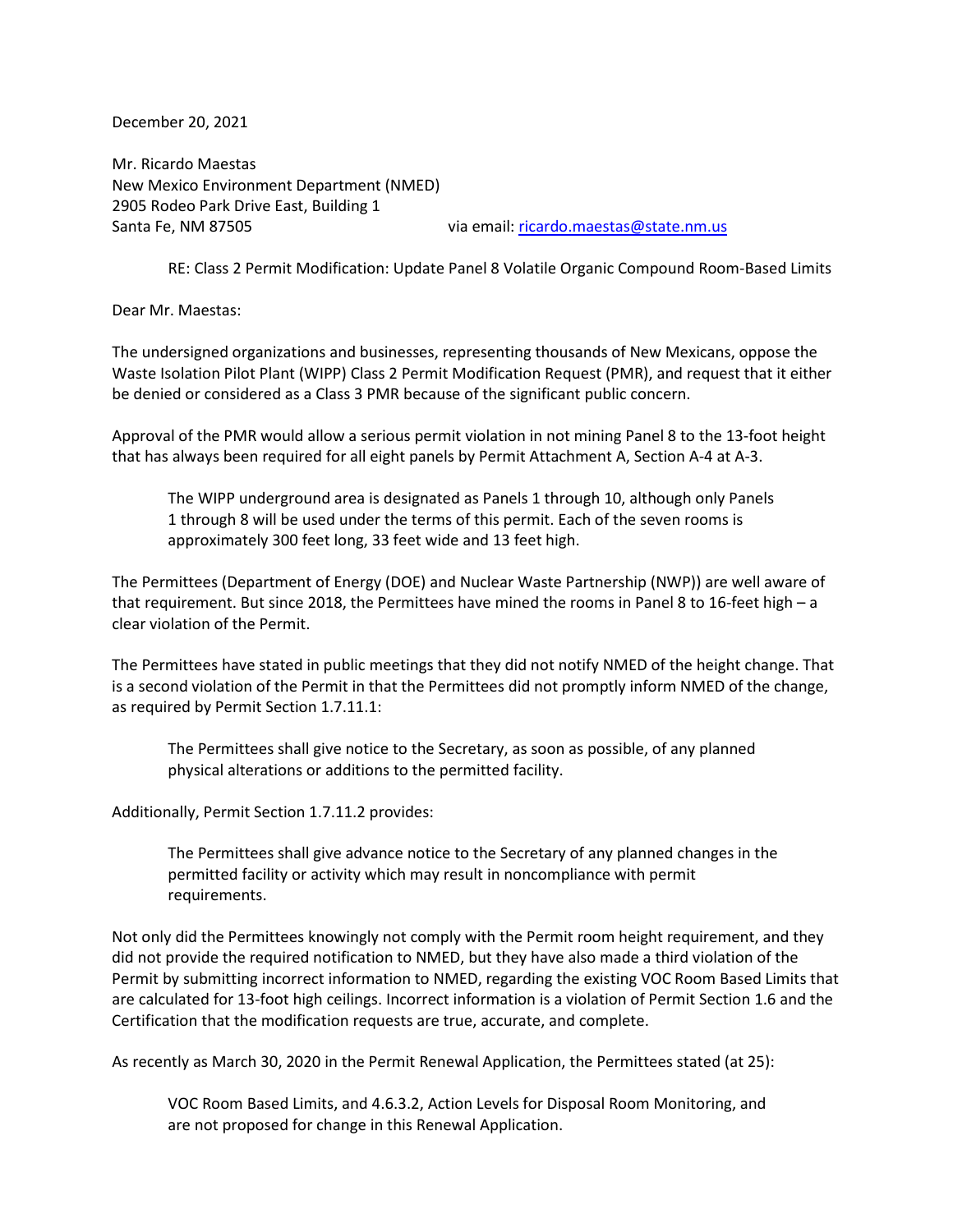In the July 30, 2021 Class 3 PMR for new panels 11 and 12, the Permittees stated (at 9):

Volatile organic compound limits specified in Permit Part 4, Table 4.4.1, VOC Room-Based Limits, will not change.

The statements in both of those documents are inaccurate because since 2018 when the Permittees resumed mining of Panel 8 with 16-foot high rooms, they expected to seek a PMR to change the VOC room-based limits.

Such violations of the WIPP Permit should be cited and fines and penalties should be the result, not approval of Permit changes that seek to erase those violations.

Pursuant to 20.4.1.900 NMAC (incorporating 40 CFR 270.42(b)(6)(B)), NMED may deny the Class 2 request. Pursuant to the Hazardous Waste Act, NMSA §74-4-4.2.D(6), NMED may deny any permit application or modification because of a violation of "any condition of a permit." Pursuant to 20.4.1.900 NMAC (incorporating 40 CFR 270.42(b)(6)(C)(1)), NMED may determine that Class 3 procedures must be followed because there is significant public concern.

The undersigned organizations request that NMED either deny the request or consider it under Class 3 procedures.

Thank you for your careful consideration.

Yours truly,

Joni Arends Novac New York 1980 Scott Kovac Concerned Citizens for Nuclear Safety Nuclear Watch New Mexico Santa Fe, NM Santa Fe, NM

Don Hancock Dave McCoy Southwest Research and Information Center **Citizen Action New Mexico** Albuquerque, NM and a settlement of the Albuquerque, NM

Marian Naranjo **Robert Anderson, Ph.D.** Robert Anderson, Ph.D. Honor Our Pueblo Existence Stop the War Machine Española, NM **Albuquerque, NM** 

Susan Gordon Joan Brown,osf Multicultural Alliance for a Safe Environment The Partnership for Earth Spirituality Albuquerque, NM and a settlement of the Albuquerque, NM

Rose Gardner **Alexandría Lyons, MCRP** Alliance for Environmental Strategies SouthWest Organizing Project Eunice, NM **Albuquerque, NM** 

John Wilks **Mary Sharp-Davis** Mary Sharp-Davis Chapter #63 Veterans For Peace Manos de la Tierra Albuquerque, NM Albuquerque, NM